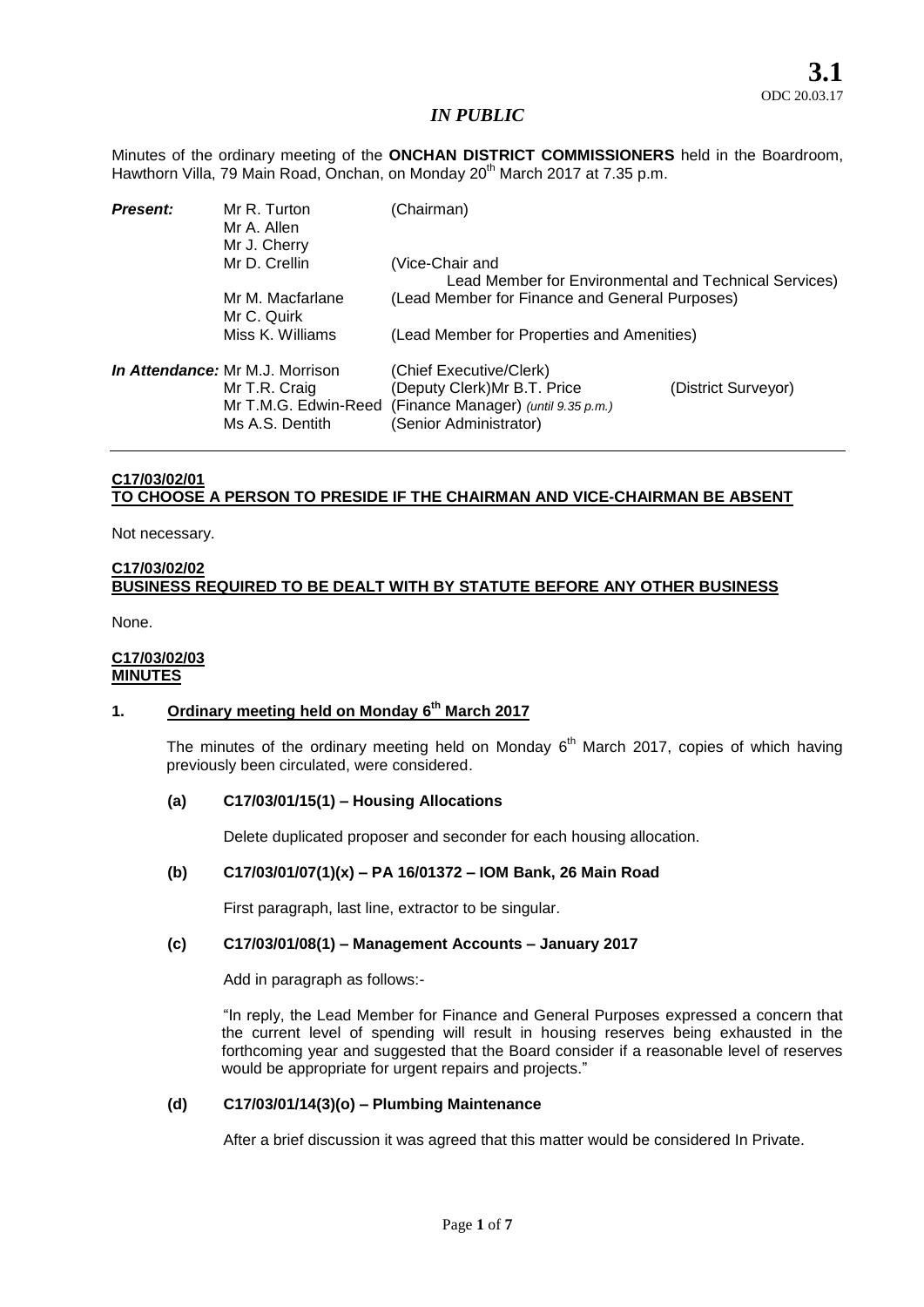As the minutes could not be confirmed as a correct record of proceedings they were not signed by the Chairman.

### **C17/03/02/04 BUSINESS ARISING NOT REFERRED TO IN THE MINUTES OF ANY SPECIAL COMMITTEES**

None.

## **C17/03/02/05 BUSINESS EXPRESSLY REQUIRED BY STATUTE TO BE DONE**

None.

## **C17/03/02/06 BUSINESS ADJOURNED FROM A PREVIOUS MEETING**

None.

#### **C17/03/02/07 PLANNING DECISIONS/COMMUNICATIONS FROM THE DEPARTMENT OF INFRASTRUCTURE PLANNING COMMITTEE**

#### **1. Plans to the Board**

- (a) The following plans were considered by the Board.
	- (i) PA16/00891 Lanjaghan Lodge, Abbeyfields Relocation of proposed sun-lounge

It was proposed by Mr Crellin, seconded by Mr Cherry and unanimously **RESOLVED that PA16/00891 - Lanjaghan Lodge, Abbeyfields be recommended for approval.**

(ii) PA 17/00213 - 42 Howe Road – Proposed extension to the rear

It was proposed by Mr Crellin, seconded by Mr Macfarlane, and unanimously **RESOLVED that PA 17/00213 - 42 Howe Road be recommended for approval.** 

(iii) PA 17/00221 – Unit 23B Village Walk - Change of Use

It was proposed by Mr Crellin, seconded by Mr Cherry, and unanimously **RESOLVED that PA 17/00221 – Unit 23B Village Walk be recommended for approval.** 

(iv) PA 17/00228 - 4 Birch Hill Gardens - Installation of a Flue

It was proposed by Mr Crellin, seconded by Mr Allen, and unanimously **RESOLVED that PA 17/00228 - 4 Birch Hill Gardens be recommended for approval.** 

(v) PA 17/00229 – Bibaloe View, Groudle Road – Increase size of balcony

It was proposed by Mr Crellin, seconded by Mr Quirk, and unanimously **RESOLVED that PA 17/00229 – Bibaloe View, Groudle Road be recommended for approval.** 

(vi) PA 17/00255 – 27 Fairfield Avenue – Creation of off-street parking It was proposed by Mr Crellin, seconded by Mr Allen, and unanimously **RESOLVED that PA 17/00225 – 27 Fairfield Avenue be recommended for approval subject to the condition that 50% of the garden be retained.**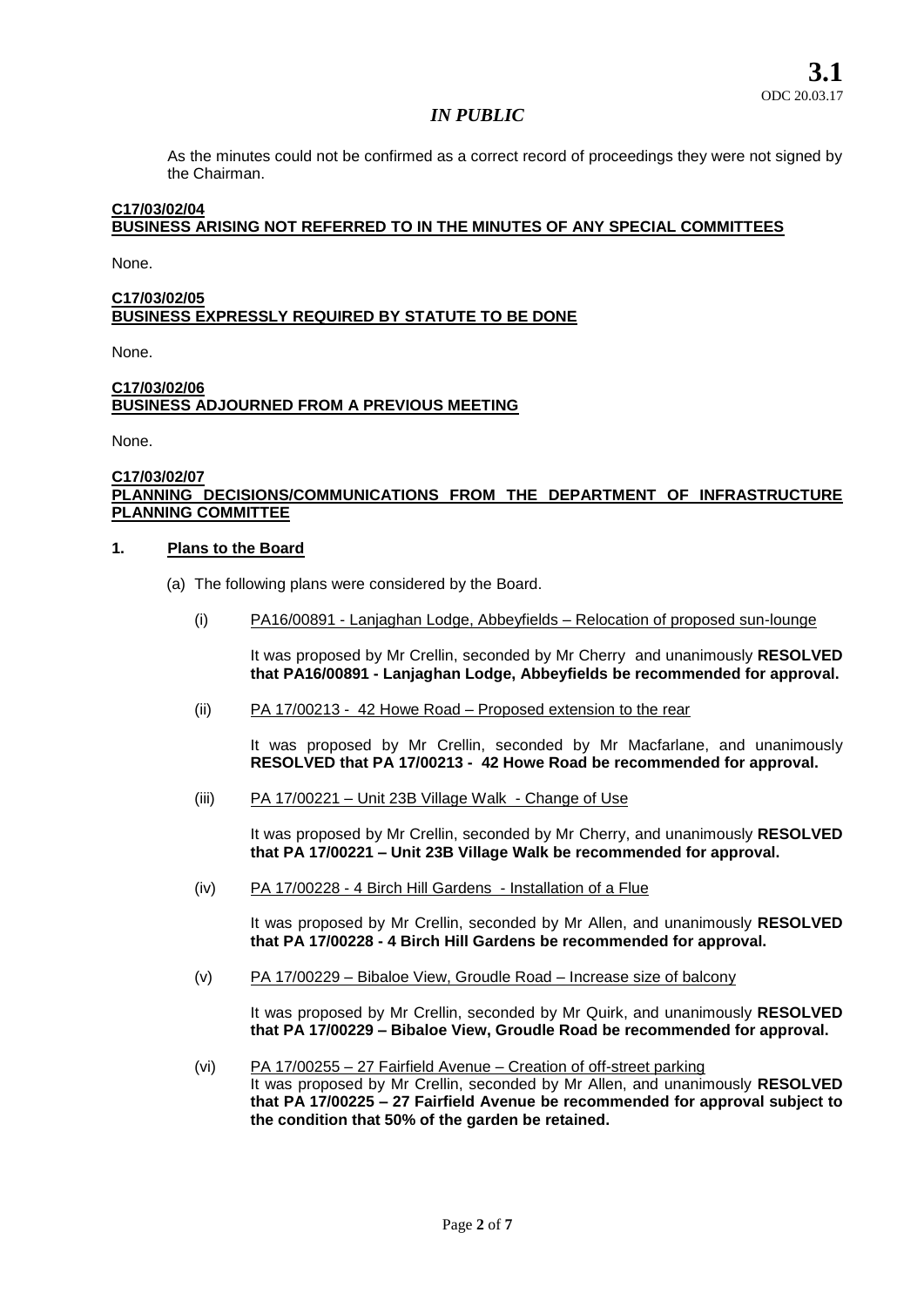#### (vii) PA 17/00262 – 103 Wybourn View – Proposed Replacement Shed

It was proposed by Mr Crellin, seconded by Mr Quirk, and unanimously **RESOLVED that PA 17/00262 - 103 Wybourn View be recommended for approval subject to no business being run from the premises.** 

## **2. Planning Communications**

## (a) **PA 16/00051/B - Alpine Mews, Strathallan Lane**

The District Surveyor advised:-

ODC recommendation: Refusal Planning Committee: Approved Decision at Appeal: Refusal Independent Inspector: Refusal Minister Decision: Approval

The matter was referred to the High Court, which instructed the Planning Department to reconsider the decision, and the planning application for dwelling and integral garage has now been refused.

#### **C17/03/02/08 FINANCE AND GENERAL PURPOSES MATTERS**

### **1. Rate Arrears**

The following matter was considered in committee and transferred to the public domain.

The report of the Finance Manager dated 28<sup>th</sup> March 2017, having previously been circulated was considered. The Finance Manager gave an update on payments received and gave a breakdown of the historic debtors.

## **2. Rent Arrears**

The following matter was considered in committee and transferred to the public domain.

The report of the Finance Manager dated 28<sup>th</sup> March 2017, having previously been circulated was considered. The Finance Manager reported that 60% of those listed had made significant payments in the last fortnight.

## **C17/03/02/09 REPORT FROM THE CLERK OR OTHER OFFICER**

## **1. Onchan Byelaws – Consultation**

Report of the Chief Executive dated  $14<sup>th</sup>$  March 2017, having previously been circulated was considered.

It was proposed by Mr Cherry, seconded by Mr Macfarlane, and unanimously **RESOLVED that the Onchan Byelaws can now proceed to the six week consultation period.** 

The Chairman advised Members that any comments received will be brought before the Board prior to proceeding to the next stage.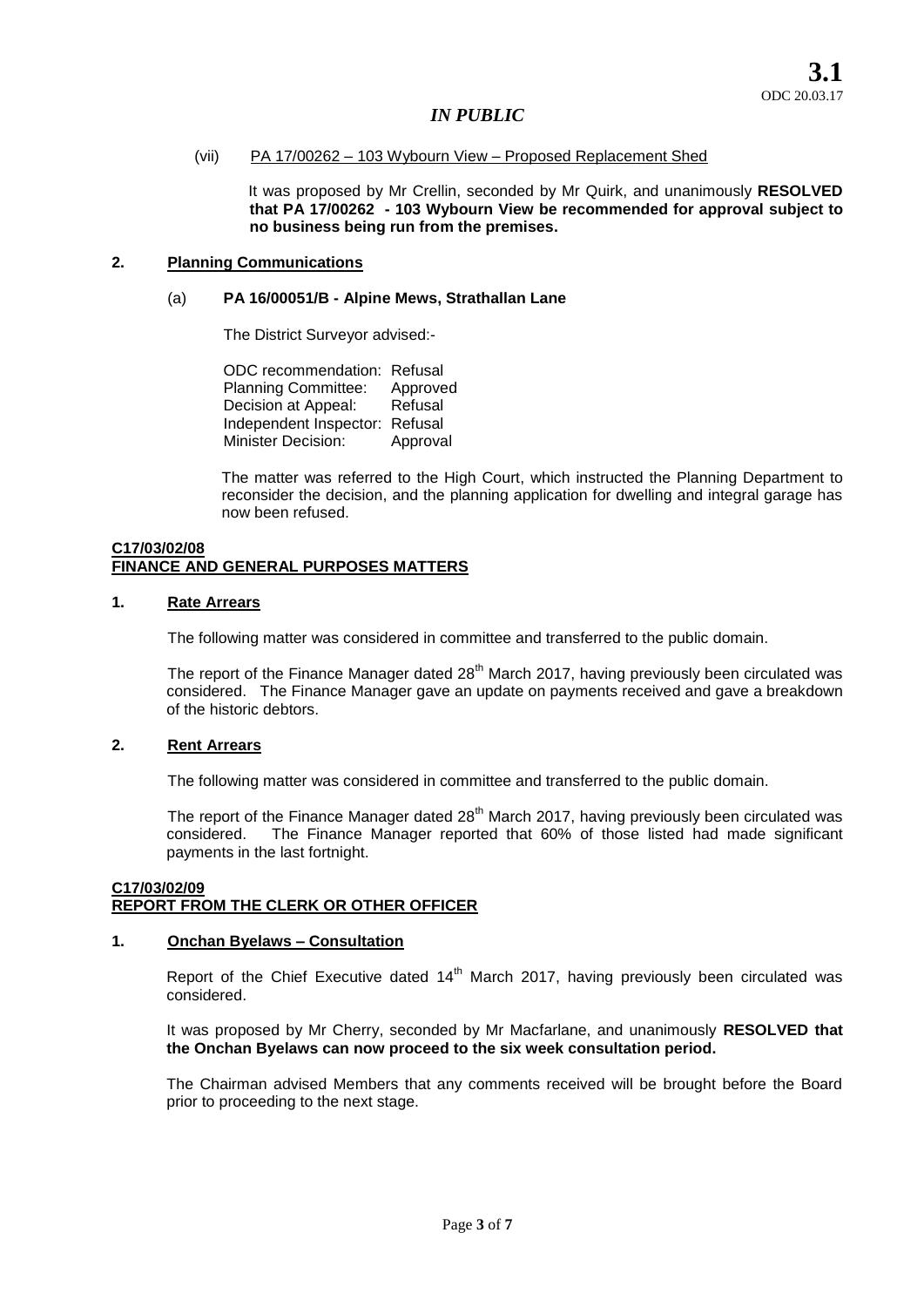### **2. Proposed Improvements to Governance of Meetings**

The following matter was considered in committee and transferred to the public domain.

Matter deferred to the continuation meeting of the Board to be held on Tuesday  $28<sup>th</sup>$  March 2017.

## **3. Accountancy Services**

The following matter was considered in committee and transferred to the public domain.

The report of the Chief Executive dated  $14<sup>th</sup>$  March 2017, having previously been circulated, was considered.

After debate, it was agreed that a business case be prepared for the next meeting of the Board to employ a part-time qualified Accountant.

### **4. Step Student**

The following matter was considered in committee and transferred to the public domain.

The report of the Chief Executive dated  $14<sup>th</sup>$  March 2017, having previously been circulated, was considered.

After a brief discussion, it was proposed by Mr Macfaralne, seconded by Mr Cherry and unanimously **RESOLVED that the Board agreed to the recruitment of a STEP student in conjunction with the Department of Economic Development during the Summer of 2017.** 

### **5. Commercial Properties**

The following matter was considered in committee and transferred to the public domain.

The report of the Chief Executive dated  $14<sup>th</sup>$  March 2017, having previously been circulated, was considered.

It was proposed by Mr Quirk, seconded by Mr Turton, and unanimously **RESOLVED that the decisions regarding leases and licences be approved as follows:-**

- **(a)** 25 Main Road renewal of 5 year lease.
- **(b)** 46 Main Road do not renew the licence upon expiry on  $30<sup>th</sup>$  June 2017.
- **(c)** 75 Main Road 2 year licence be granted.
- (d) Elm Tree House,  $1<sup>st</sup>$  Floor Licence to occupy on 30 days notice.
- **(e)** 10 Elm Tree Road subject to planning approval, 5 year lease to be granted.
- **(f)** 12 Elm Tree Road 5 year lease be granted
- **(g)** Onchan Park, Restaurant 5 year lease be granted.
- **(h)** Onchan Park, Arcade To be included with lease for the Café.
- **(i)** Onchan Park, Café 5 year lease be granted.
- **(j)** Onchan Park, Studio Renewal of 5 year lease be granted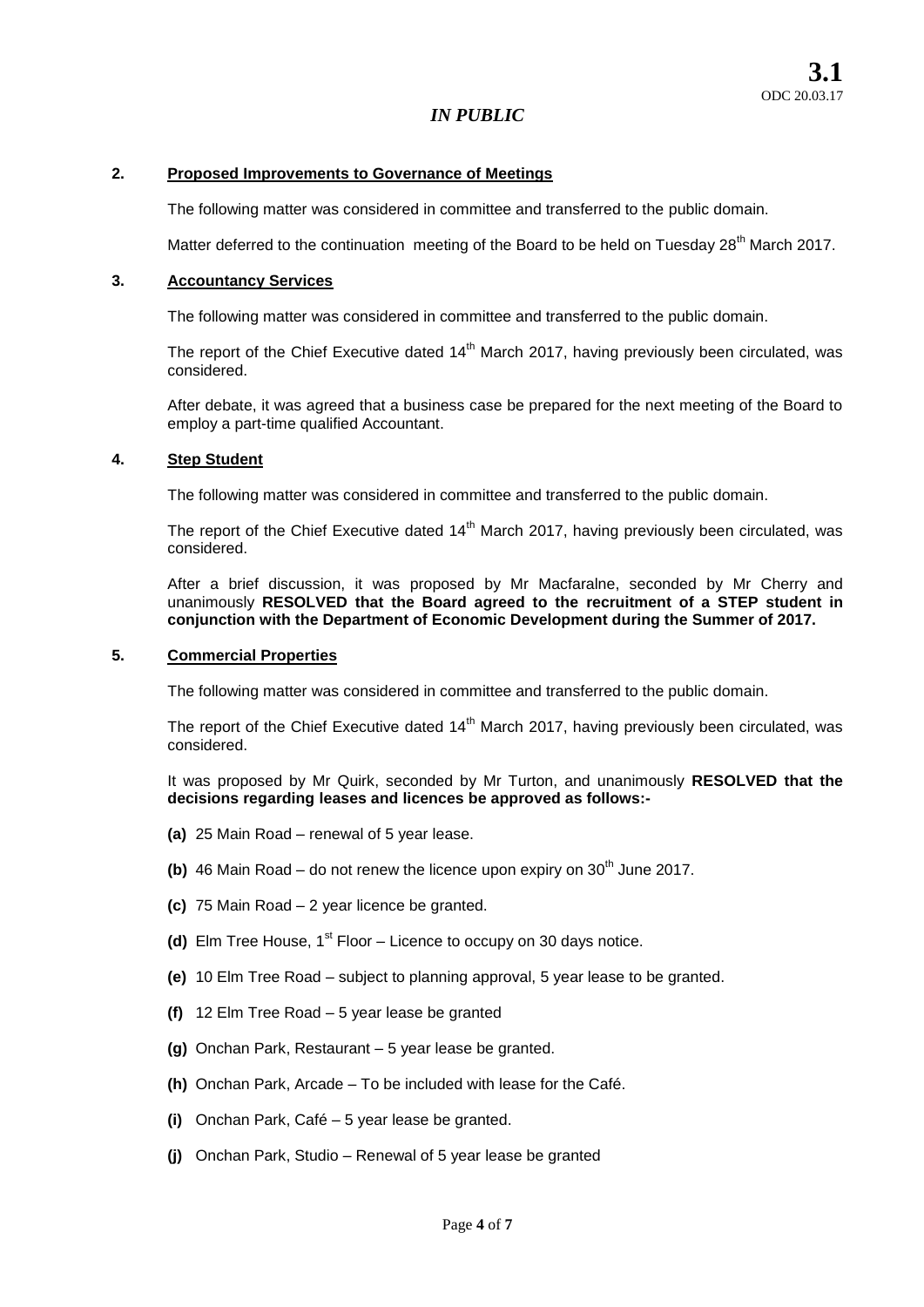- **(k)** Onchan Park Easter 2017 Short Term Licence for the 2017 season.
- **(l)** Ballachrink Stores Renewal of 5 year lease be granted.
- **(m)** Willow House, Unit B The possible requirement for additional kitchen and toilet facilities was noted.
- **(n)** Hawthorn Garages Subject to planning approval a 5 year lease be granted.

## **6. Parks Section – Staffing**

The following matter was considered in committee and transferred to the public domain.

The report of the Deputy Clerk dated 15<sup>th</sup> March 2017, having previously been circulated, was considered. The Deputy Clerk explained the business case to employ a temporary full time manual worker.

It was proposed by Mr Cherry, seconded by Miss Williams, and unanimously **RESOLVED that a temporary member of Staff to the Parks Section be employed to cover the period of continuing absence of the established Parksman.** 

### **7. Tour of District – His Excellency the Lieutenant Governor**

The following matter was considered in committee and transferred to the public domain.

Matter deferred to the continuation meeting of the Board to be held on Tuesday  $28<sup>th</sup>$  March 2017.

#### **C17/03/02/10 LETTERS, PETITIONS, MEMORIALS AND OTHER COMMUNICATIONS**

## **1. Onchan District Explorer Scout Unit**

Mr Turton declared an interest and took no part in the discussion.

Report of the Finance Manager dated  $10<sup>th</sup>$  March 2017, having previously been circulated was considered.

It was proposed by Mr Macfarlane, seconded by Mr Quirk, and **RESOLVED that a donation of £250 be granted from the Onchan Youth Development Fund,** [amended by ODC 03/04/17] **to the Onchan District Explore Scout Unit towards their expedition to Iceland.** 

#### **C17/03/02/11 QUESTIONS**

None.

### **C17/03/02/12 MOTIONS**

None.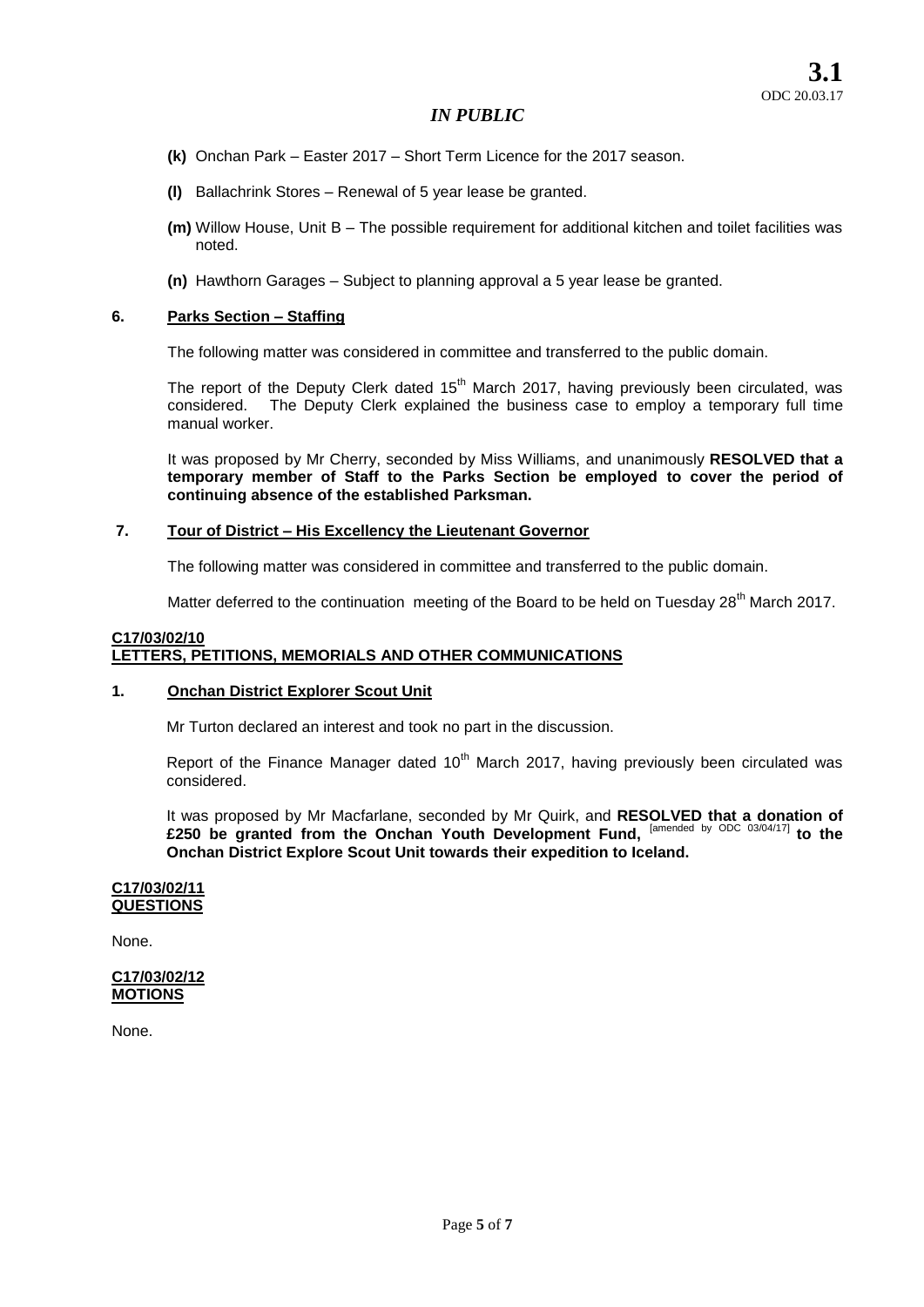#### **C17/03/02/13 ENVIRONMENTAL AND TECHNICAL SERVICES MATTERS**

## **1. C17/03/01/13(1) – Groudle Glen House**

The Chief Executive advised that a prosecution has been initiated and the hearing was delayed until 14<sup>th</sup> March. However, as the occupier was not legally represented the hearing was adjourned to 28<sup>th</sup> March. Members were also advised that the occupier has requested a meeting this week and the Authority's Advocate will be present.

## **2. LED Street Lights**

The District Surveyor advised that he was still awaiting definitive answers from the Manx Utilities Authority for comparison of costs for LED lights against the sodium lights.

The Chairman requested that an update be given to the next meeting of the Board.

### **3. C17/03/01/08(2) – Maintenance Services**

The following matter was considered in committee and transferred to the public domain.

Matter deferred to the continuation meeting of the Board to be held on Tuesday  $28<sup>th</sup>$  March 2017.

## **C17/03/02/14 PROPERTIES AND AMENITIES MATTERS**

### **1. C17/03/01/04(2) – Onchan Park Strategic View – Public Consultation**

The Chief Executive advised that the public consultation seems to be well received. Three Commissioners attended Onchan School, and the children had come forward with some good ideas. A comprehensive report will come back to the Board.

Members agreed that the other Schools should also be approached.

Members were pleased with the public interest expressed at the Library, and it was agreed that a second attendance by Commissioners take place at the Harvey Briggs Library on Saturday 26<sup>th</sup> March from 2.00 p.m. to 4.30 p.m.

# **2. C17/03/01/08(2) – 2017/18 Housing Deficiencies**

Correspondence received dated 28<sup>th</sup> February 2017 from the Housing Division of the Department of Infrastructure. The Finance Manager advised that the majority of the deficiency comes from the loan repayments, the final figure based on 2% voids would be less than the amount depicted.

## **3. C17/02/02/04(3) – Public Sector Housing and Access Eligibility Criteria – Consultation**

The following matter was considered in committee and transferred to the public domain.

Matter deferred to the continuation meeting of the Board to be held on Tuesday  $28<sup>th</sup>$  March 2017.

## **4. Housing Allocations**

The following matter was considered in committee and transferred to the public domain.

Matter deferred to the continuation meeting of the Board to be held on Tuesday  $28<sup>th</sup>$  March 2017.